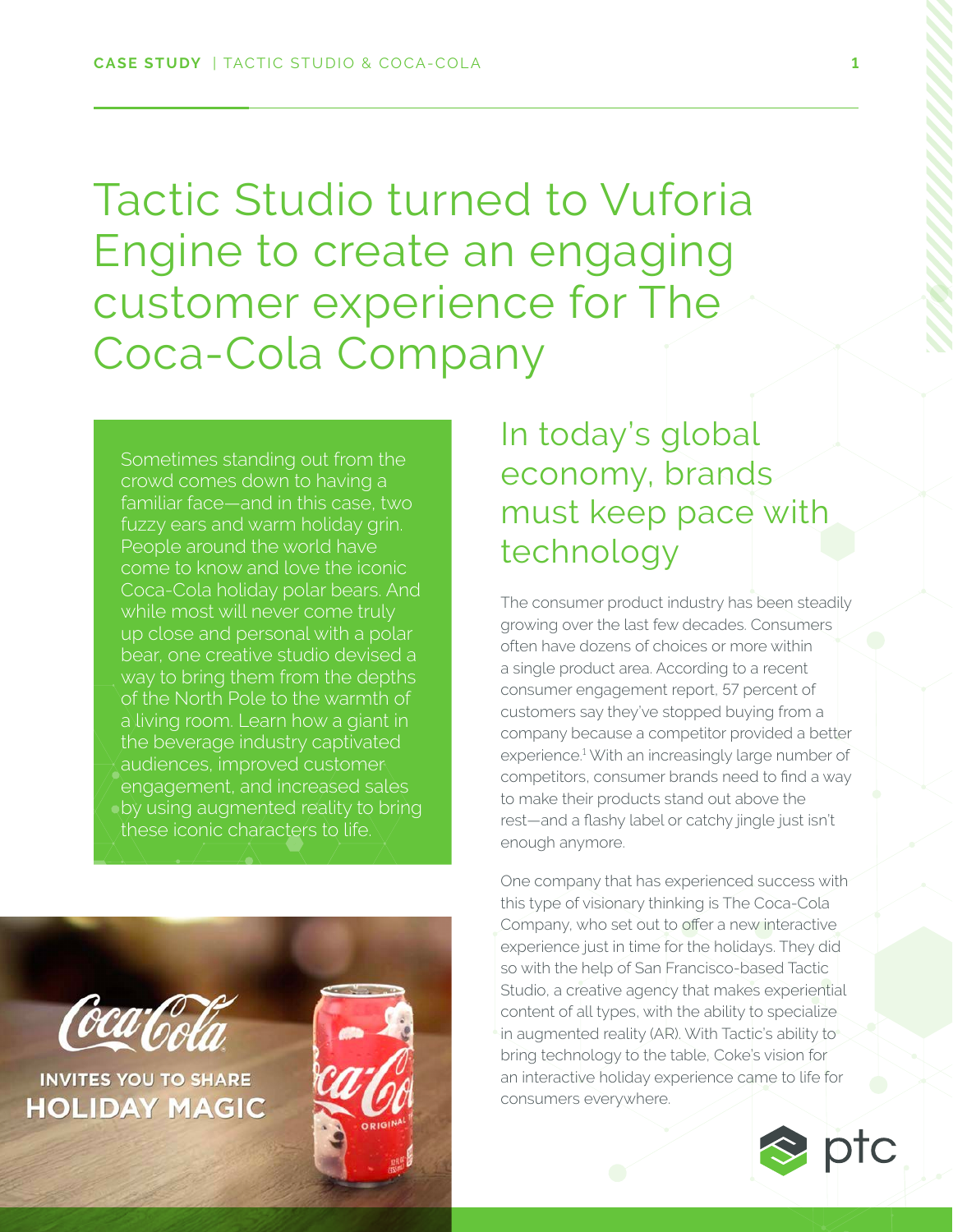### A short window of time created enormous opportunity

In the world of consumer products, timing a new release around the holidays can provide a critical boost to sales and engagement by connecting products with memorable experiences. Coke's recent holiday campaign accomplished this feat, serving as a successful model for consumer brands around the world.

# **57%**

OF CUSTOMERS BUYING FROM A COMPANY BECAUSE A COMPETITOR PROVIDED A BETTER EXPERIENCE.

Coke and Tactic had already been discussing potential collaborations when the upcoming holiday season presented a new opportunity—one in which Coke could test the value of an interactive AR application. There was a short but opportunistic window for the two teams to create a new interactive consumer experience around Coke's holiday-themed cans and bottles. Coke opted to integrate the AR functionality with their existing app; not only were many consumers already familiar with the app, but the new experience would encourage extended use beyond the holiday season.

Tactic was no stranger to building interactive

AR experiences around bottled beverages. In a previous high-profile project, Tactic created an AR experience around a series of wine labels, resulting in great visibility and sales for those brands. Coke wanted a similar application that would move product, increase engagement, and drive repeat purchases. The stakes for Coke were particularly high: not only did they need to meet high brand expectations for consumers, but they were also executing product and brand differentiation in an extremely competitive holiday market.

## Vuforia Engine was key to creating an extraordinary brand experience through AR

Knowing they wanted to create an engaging AR application, Tactic had to solve for one key challenge: how to attach the 3D objects to the cans and bottles. A cylindrical object like a can or bottle can be difficult when working with AR. The inherent shape of a cylinder doesn't have edges, so a regular image target has difficulty tracking when wrapped around a bottle. What's more, cans and bottles often have reflective labels that can be hard to target using AR.

Tactic instinctively turned to Vuforia Engine, a leading AR software for creating powerful experiences. Among its many advanced features, Vuforia Engine is well known for its superior cylindrical tracking. The Tactic team knew that Vuforia Engine was key to creating the high-quality experience Coke was seeking. "The quality of the cylindrical tracking for a commercial product is really the best in class," says Peter Oberdorfer, President of Tactic Studios.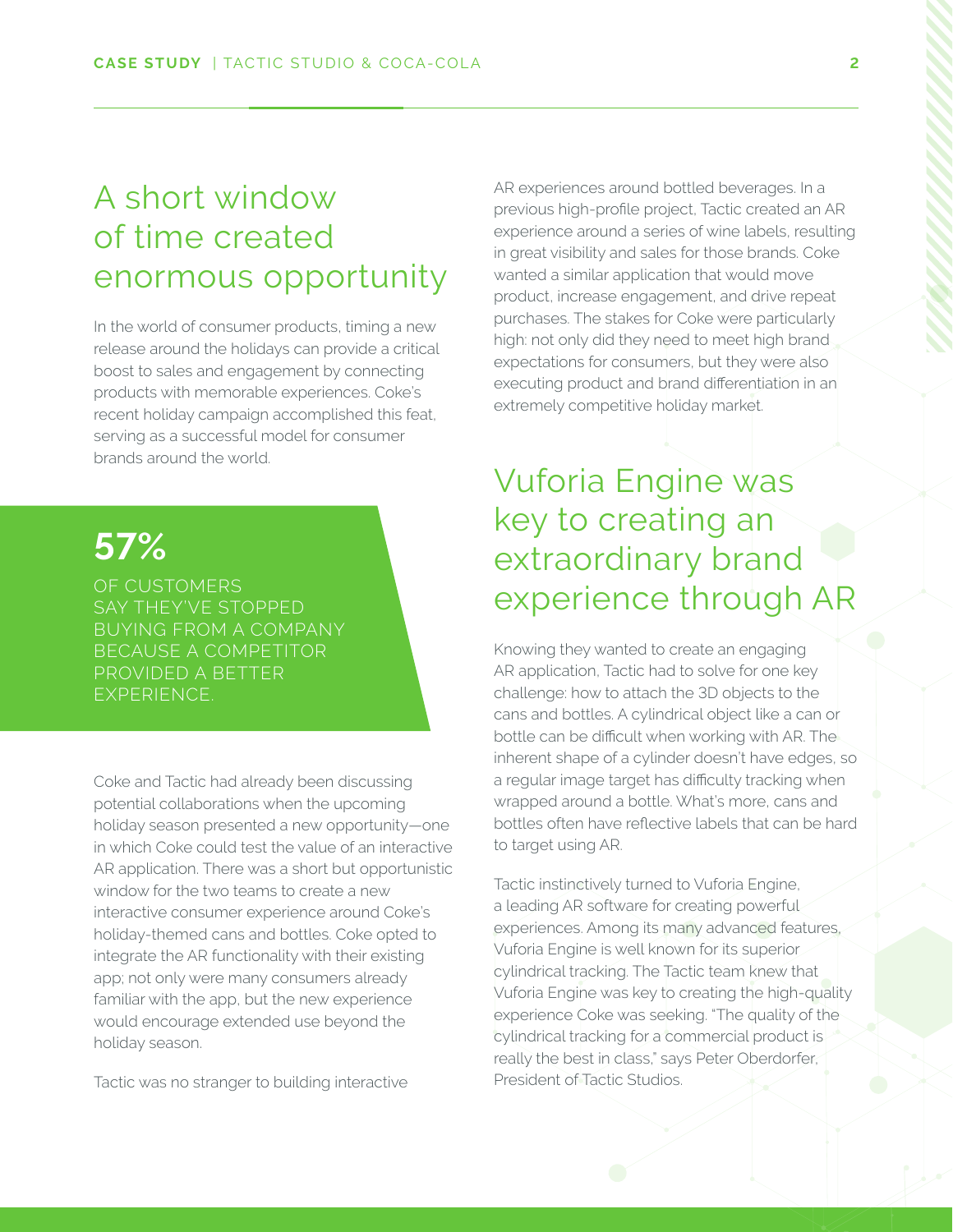Having previously worked with Vuforia Engine, Oberdorfer also knew that it offered compatibility with a wide range of devices and operating systems, including Unity, a game engine frequently used by Tactic to create mobile apps.

### Vuforia Engine brought the iconic Coca-Cola polar bears to life

Having first debuted in a European print ad in 1933, the Coca-Cola polar bears are some of the most beloved, time-tested holiday icons in popular culture—so it came as no surprise when Coke wanted to wow consumers by bringing them to life through AR.

"The quality of the cylindrical tracking for a commercial product is really the best in class."

**Peter Oberdorfer,** 

*President of Tactic Studios*

To save time and simplify the end-to-end experience, Tactic used Coke's existing app as the foundation for the new interactive holiday experience. With the new AR experience, users could launch the app and scan the side of a Coke

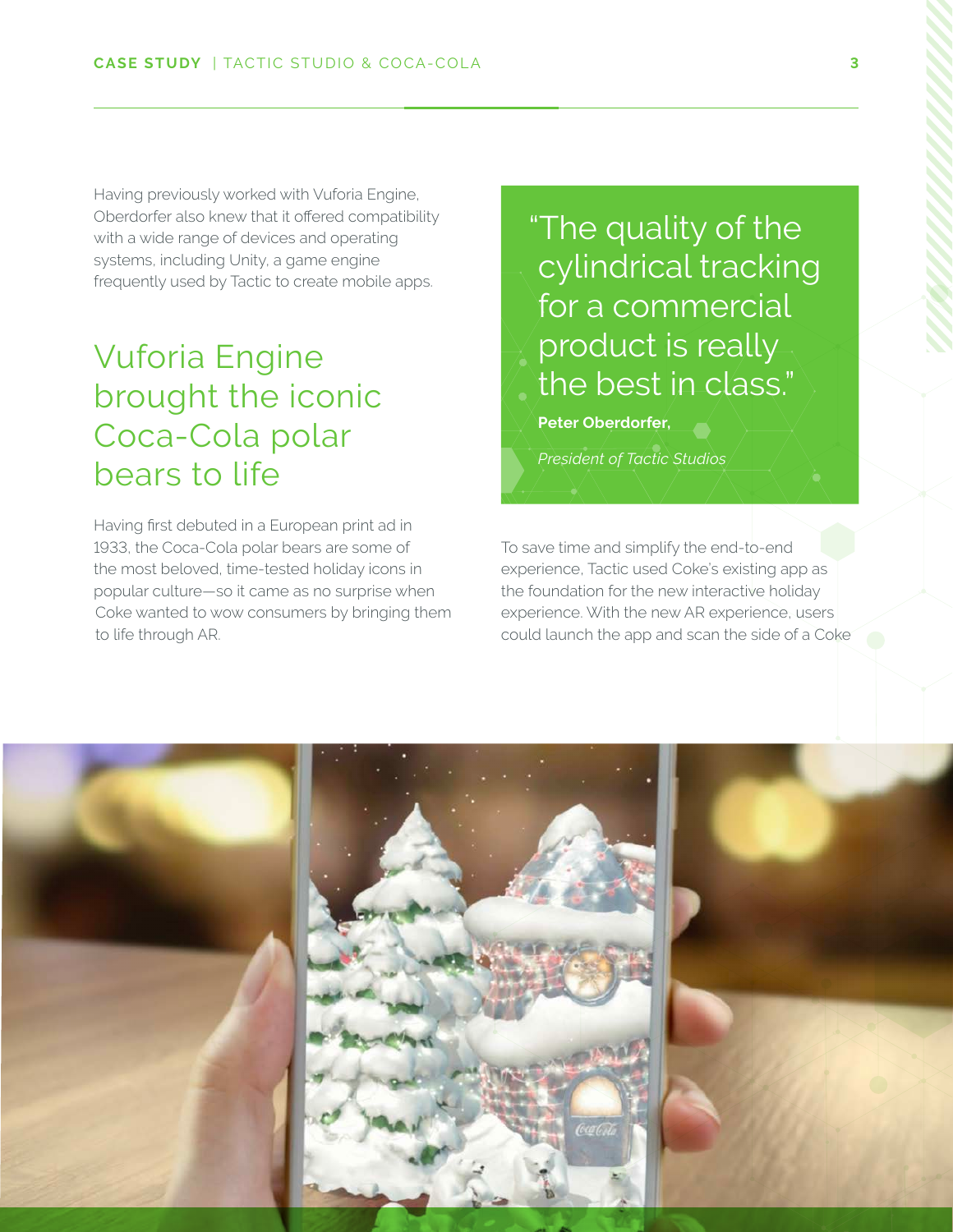can or bottle through the camera of their mobile device. On screen they would see a real-time virtual scene in which the iconic Coke polar bears came to life, playing in the snow, sliding down an icy mountain, and even throwing snowballs at the user. If the camera saw two bottles sitting next to each other, it would simultaneously create a dual winter wonderland scene with a cast of characters from both bottles.

To create the holiday magic, Vuforia Engine worked via hidden markers within the polar bear images. When the mobile device camera detected the markers, the app automatically triggered computer-generated content within the Coke app. With excellent extended tracking, Vuforia Engine also maintained the virtual scene, even if the target moved in and out of the camera's view. This caliber of cohesive tracking created a much more robust and engaging customer experience. "This was really about the magic of Coca-Cola during the

holidays—and bringing that to life through their iconic polar bears. We wanted to create moments where people could come together to share in that magic, all around a can or bottle of Coca-Cola," says Oberdorfer.

## The finished product hit all the right marks for Coke

The build-up to the holiday season is always a time of great anticipation for consumers all over the world—and Coke certainly didn't disappoint with their AR experience. Within the first week of release, activation had already reached into the hundreds of thousands, largely driven by Coke's compelling campaign around the holiday app

"This was really about the magic of Coca-Cola during the holidays—and bringing that to life through their iconic polar bears. We wanted to create moments where people could come together to share in that magic, all around a can or bottle of Coca-Cola."

#### **Peter Oberdorfer,**

*President of Tactic Studios*